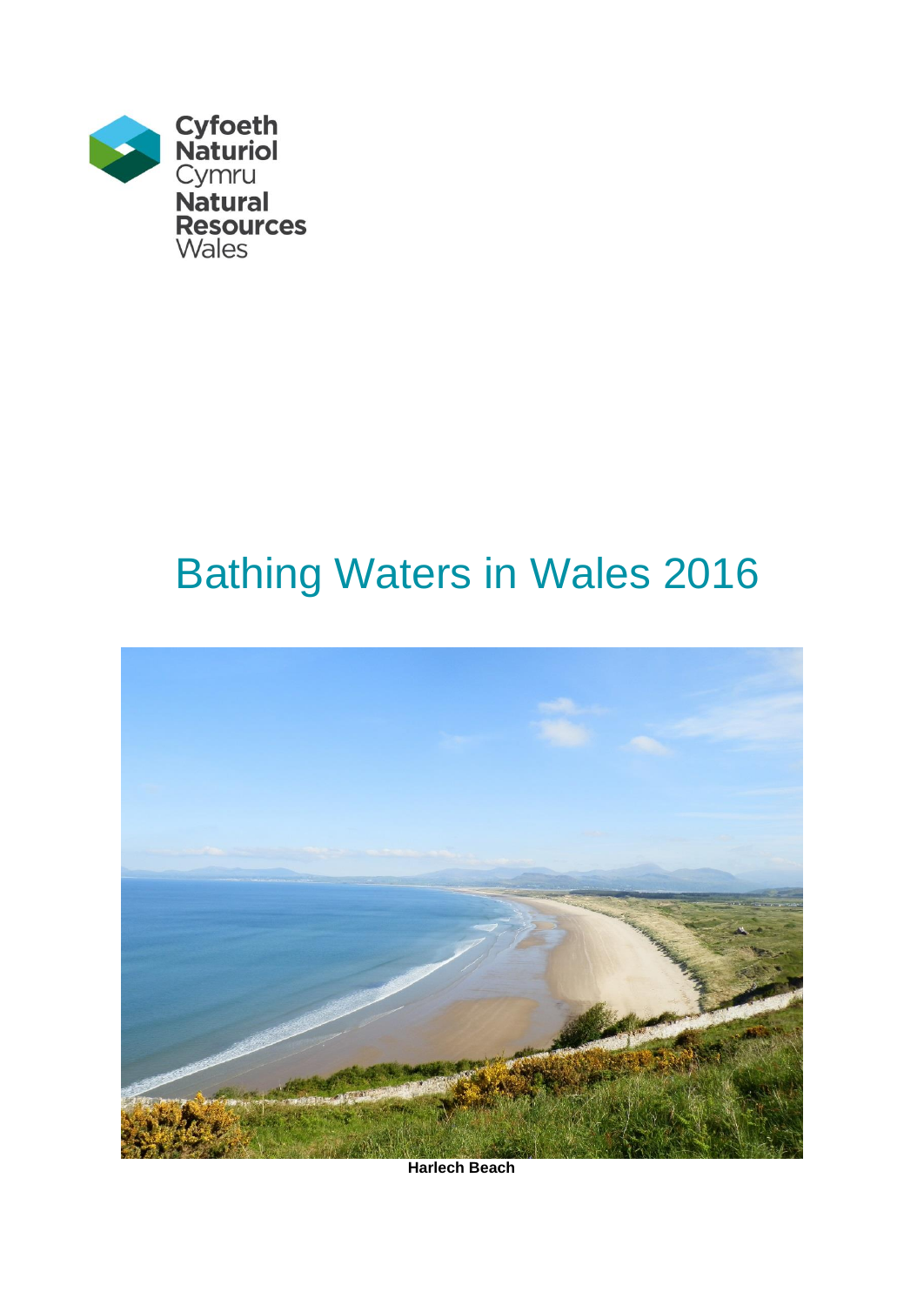# **Contents**

| 1.                                                                                                                                                                        |  |
|---------------------------------------------------------------------------------------------------------------------------------------------------------------------------|--|
| 2.                                                                                                                                                                        |  |
|                                                                                                                                                                           |  |
| 3.                                                                                                                                                                        |  |
|                                                                                                                                                                           |  |
|                                                                                                                                                                           |  |
| Annex I: Results of 2016 sampling and analysis of water quality at designated bathing<br>water sites in Wales against the revised Bathing Water Directive.  11            |  |
| Annex II: Details of abnormal situations at designated bathing water sites in Wales during                                                                                |  |
| Annex III: Parameters used for classification of coastal waters and transitional waters<br>(such as estuarine bathing waters) under the revised Bathing Water Directive17 |  |
| Annex IV: Parameters used for classification of inland waters under the revised Bathing                                                                                   |  |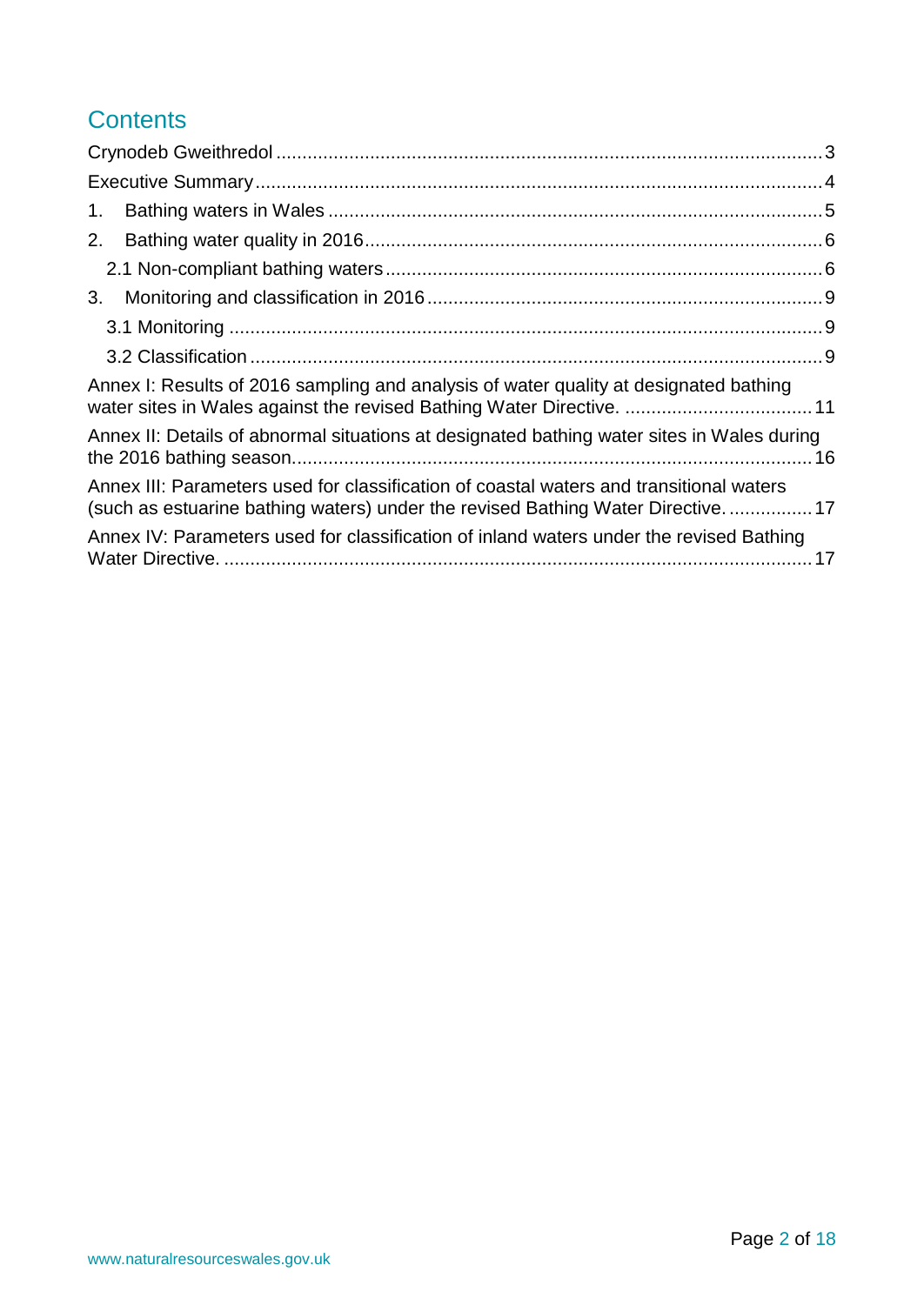## <span id="page-2-0"></span>**Crynodeb Gweithredol**

Mae dyfroedd ymdrochi o ansawdd da yn bwysig iawn i gymunedau arfordirol, i ymwelwyr ac i economi Cymru. Yn 2016, llwyddodd 102 o'r 103 dŵr ymdrochi dynodedig yng Nghymru i fodloni'r safonau a bennwyd gan y Gyfarwyddeb Dŵr Ymdrochi. O'r 103 dŵr ymdrochi a aseswyd, yng Nghymru, roedd safon 84 ohonynt yn rhagorol, llwyddodd 13 ohonynt i gyrraedd safon dda a llwyddodd 5 i gyrraedd safon ddigonol. Methodd un o ddyfroedd ymdrochi Cymru i gydymffurfio â safonau'r Gyfarwyddeb a chafodd ei ddosbarthu fel gwael - sef Cemaes, ar Ynys Môn.

Llwyddodd dau Ddŵr Ymdrochi arall i gyrraedd y categori rhagorol o gymharu â'r canlyniadau yn 2015. Mae hyn yn adlewyrchu camau ar gyfer gwella a gymerwyd gan Cyfoeth Naturiol Cymru, gyda Dŵr Cymru, Awdurdodau Lleol, sefydiadau ffermio a pherchnogion tir i wella ansawdd dŵr. Cafodd gwelliannau eu gwneud yn lleol, megis gwelliannau i garthffosiaeth a gollyngfeydd; ac yn fwy eang, megis lleihau llygredd dŵr gwasgaredig o ffermdiroedd yn y cefn gwlad ehangach.

Mae'r Gyfarwyddeb Dŵr Ymdrochi yn cyflwyno system dosbarthu newydd gyda safonau ansawdd dŵr llymach ac yn rhoi pwyslais ar ddarparu gwybodaeth i'r cyhoedd. Rhaid i Aelod-wladwriaethau roi gwybod i'r cyhoedd am reoli dyfroedd ymdrochi, ansawdd dyfroedd ymdrochi ac iechyd y cyhoedd. Mae safonau ansawdd dŵr ar gyfer y dosbarthiadau newydd yn llawer uwch na'r rhai'r Gyfarwyddeb Dŵr Ymdrochi gwreiddiol. Fe ddosberthir dyfroedd ar samplau a gymerwyd am y pedair blynedd flaenorol er mwyn cydbwyso effeithiau sefyllfaoedd eithafol.

Cyfoeth Naturiol Cymru sy'n gyfrifol am fonitro a chymharu'r canlyniadau gyda safonau'r Gyfarwydd. Fe archwilir y samplau am ddau fath o facteria, sy'n dangos llygredd o garthion neu dda byw. Gall dŵr llygredig effeithio ar iechyd dynol, gan achosi poen stumog a dolur rhydd os caiff ei lyncu.

Cyflwynir canlyniadau'r gwaith monitro dyfroedd ymdrochi 2016 yn yr adroddiad hwn. Mae'n trafod sefyllfaoedd mewn dyfroedd ymdrochi unigol oedd yn effeithio ar ansawdd dŵr a'r camau gellid cael eu gwneud er mwyn eu gwella. Ein sialens yw diogelu a gwella ein hadnoddau naturiol ac felly cynnal y safonau uchel a gyflawnwyd yn ein dyfroedd ymdrochi eleni.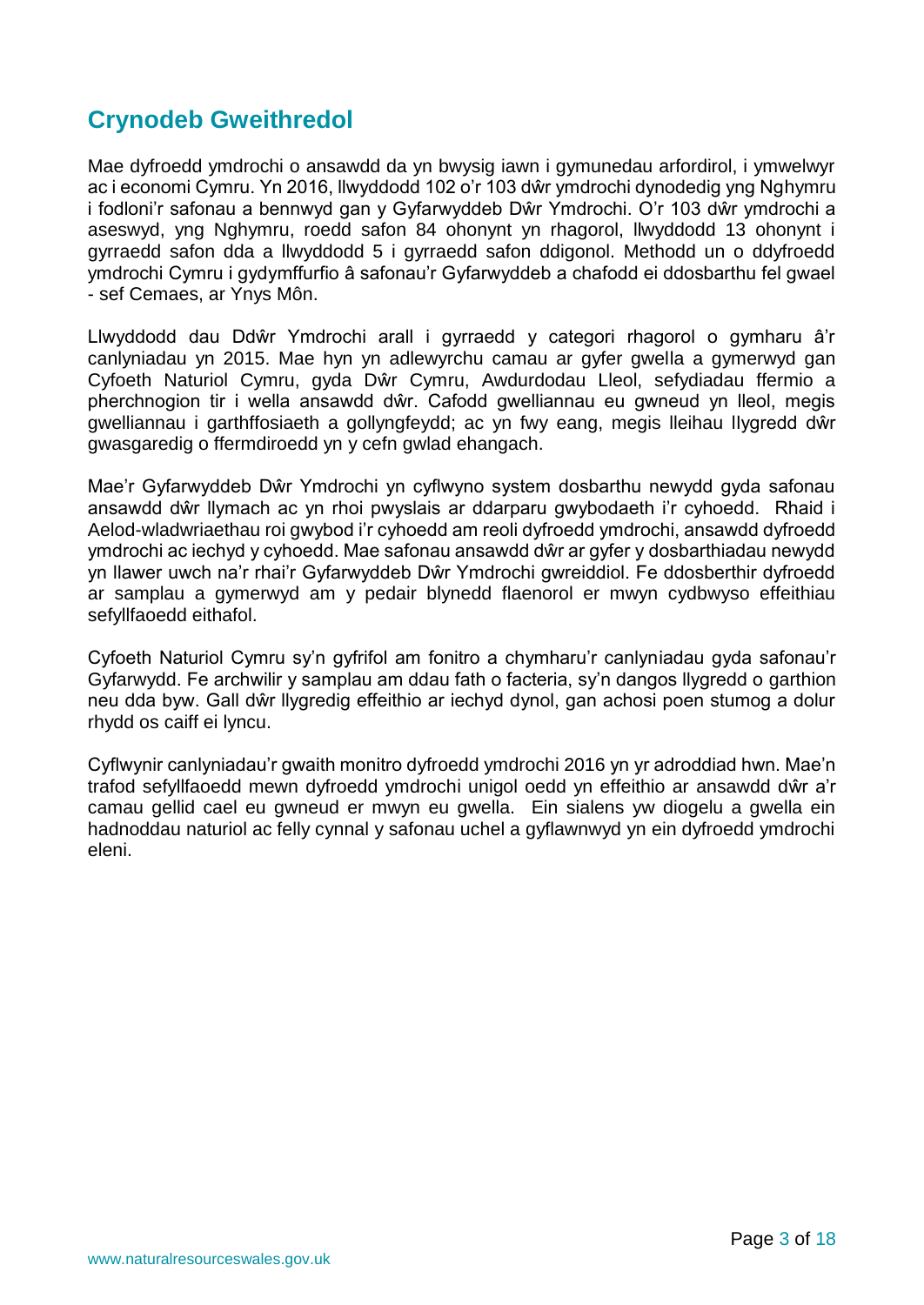## <span id="page-3-0"></span>**Executive Summary**

Good quality bathing waters are very important for coastal communities, visitors and the economy in Wales. In 2016, 102 of the 103 designated Welsh bathing waters met the standards set by the Bathing Water Directive. Of the 103 bathing waters assessed, in Wales, 84 were of an excellent standard, 13 bathing waters achieved a good standard and 5 achieved sufficient standard. One Welsh bathing water failed to comply with the Directive standards and was classified as poor – Cemaes, on Anglesey.

Two more Bathing Waters achieved an excellent classification compared with the results in 2015. This reflects improvement actions taken by Natural Resources Wales, together with Dŵr Cymru, Local Authorities, farming organisations and landowners to improve water quality. Improvements have been made locally, such as sewerage and outfall improvements; and more broadly, such as reducing diffuse water pollution from farmland in the wider countryside.

The Bathing Water Directive introduces a new classification system with more stringent water quality standards and puts an emphasis on providing information to the public. Member States have to inform members of the public about bathing water management, bathing water quality, and potential threats to bathing water quality and public health. The water quality standards for the new classifications are much higher than those of the original Bathing Water Directive. Waters are also classified based on samples taken from the previous four years in order to even out effects of extreme situations.

Natural Resources Wales is responsible for monitoring and reporting against the standards in the Directive. Samples are analysed for two types of bacteria, which indicate pollution from sewage or livestock. Polluted water can have impacts on human health, causing stomach upsets and diarrhoea if swallowed.

This report presents the results of the 2016 bathing water monitoring. It discusses situations at individual bathing waters which had an impact on water quality and the improvement actions that can be taken. Our challenge is to protect and enhance our natural resources and so maintain the high standards achieved this year at our bathing waters.



**Llyn Padarn**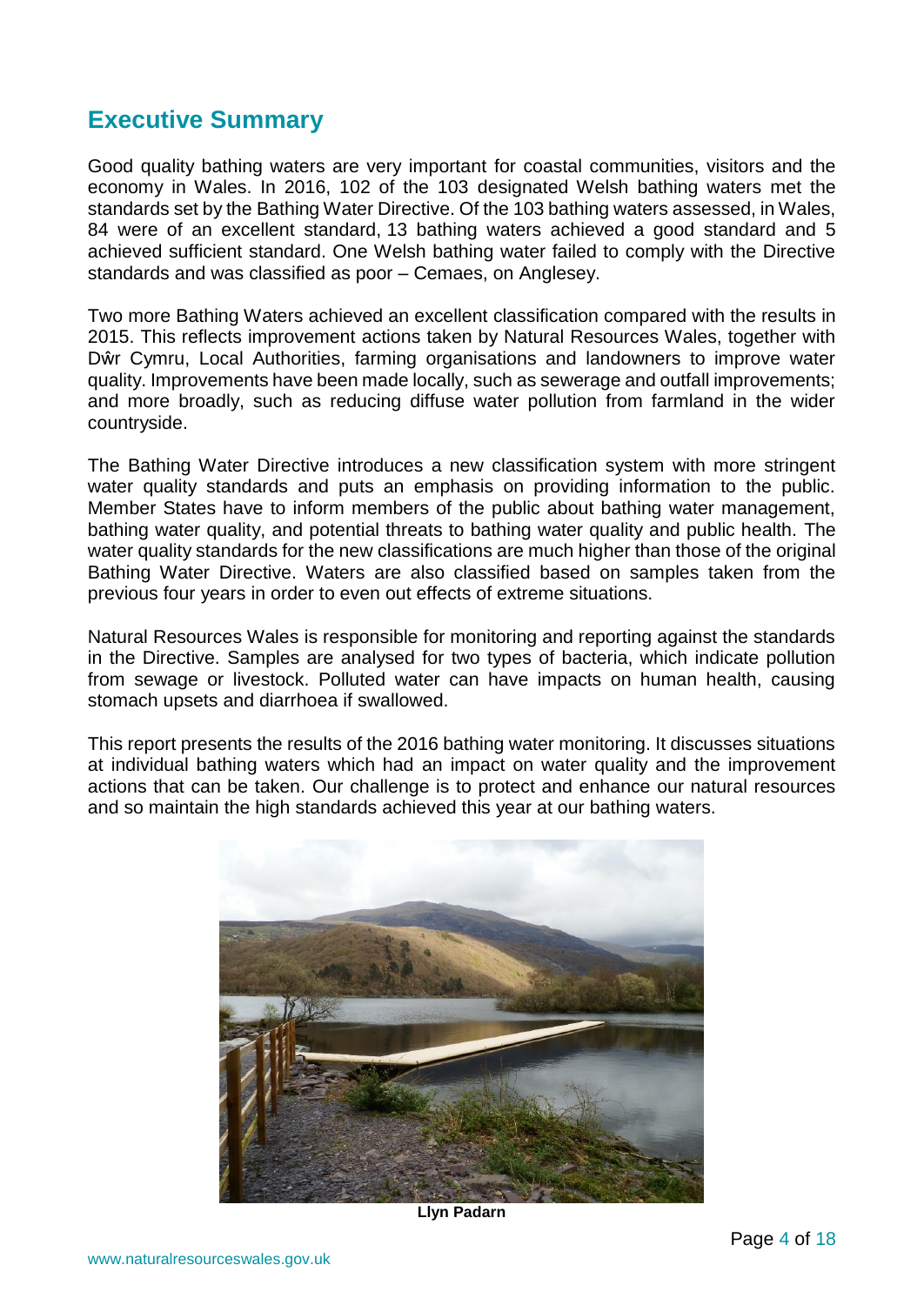## <span id="page-4-0"></span>**1. Bathing waters in Wales**

Wales' bathing waters are of great importance for the economy, for local communities and for tourism. A study commissioned by WWF Cymru in 2012, 'Valuing Wales' seas and coasts' stated that "The coastal and marine environment is an incredible natural asset, contributing £6.8 billion to the economy of Wales and supporting more than 92,000 jobs. Over 60 percent of the population of Wales live and work in the coastal zone, with all our major cities and many important towns located on the coast. The stunning and varied coastline around Wales also helps to explain the importance of the tourism industry, which contributes over £700 million each year to the Welsh economy"<sup>1</sup> . Several of Wales' beaches such as Barafundle and Tenby, are regularly voted Britain's best. Swimming, surfing, angling and rockpooling are popular activities all around the coastline. When the Wales Coastal Path opened in 2012, Lonely Planet named Wales' coastline the top region to visit in the world<sup>2</sup>.

The competitiveness of the Welsh tourism industry is dependent on the quality of tourist destinations, including the quality of bathing water. European water policy has played an important role in protecting water resources, and the quality of Welsh bathing sites is a good example of this. The first European bathing water legislation, in the form of the Bathing Water Directive<sup>3</sup>, came into force in 1976. The revised Bathing Water Directive was adopted in 2006<sup>4</sup> , and 2015 was the first year it was fully implemented in the UK. Management and surveillance methods for bathing waters have been changed and new tighter microbiological standards brought in. More detail on the differences between the original and revised Bathing Water Directives can be found in the Wales Bathing Waters Report 2014<sup>5</sup>.

Provision of information to the public is a key part of the revised directive. Profiles have to be prepared and published for all bathing waters and made freely available. These profiles describe the physical and hydrological conditions of bathing areas and analyse potential impacts on (and potential threats to) their water quality. The bathing water profiles are both a source of information for citizens and a management tool.

In Wales, Natural Resources Wales is responsible for monitoring bathing waters and communicating the results to the public. All information, including the profiles is communicated to the public via the Bathing Water Data Explorer<sup>6</sup> .

The bathing season begins in May and lasts until the end of September. During the bathing season, Natural Resources Wales monitors bathing water quality and provides information about possible health risks arising from issues such as short-term pollution episodes. At the end of each year, Natural Resources Wales sends data on bathing water quality and information on management measures to the European Commission (EC) and the European Environment Agency (EEA).

<sup>&</sup>lt;u>.</u> <sup>1</sup> WWF Cymru 2012. Valuing Wales' seas and coasts.

[http://assets.wwf.org.uk/downloads/marine\\_survey\\_report\\_final.pdf.](http://assets.wwf.org.uk/downloads/marine_survey_report_final.pdf)

<sup>&</sup>lt;sup>2</sup> Visit Wales 2015. Wales coastline and beaches guide.<http://www.visitwales.com/explore/coastline-beaches>

<sup>&</sup>lt;sup>3</sup> Council Directive 76/160/EEC of 8 December 1975 concerning the quality of bathing water. [http://eur-](http://eur-lex.europa.eu/legal-content/EN/TXT/PDF/?uri=CELEX:31976L0160&from=EN)

[lex.europa.eu/legal-content/EN/TXT/PDF/?uri=CELEX:31976L0160&from=EN](http://eur-lex.europa.eu/legal-content/EN/TXT/PDF/?uri=CELEX:31976L0160&from=EN)

<sup>&</sup>lt;sup>4</sup> Directive 2006/7/EC of the European Parliament and of the Council of 15 February 2006 concerning the management of bathing water quality and repealing Directive 76/160/EEC. [http://eur-lex.europa.eu/legal](http://eur-lex.europa.eu/legal-content/EN/TXT/PDF/?uri=CELEX:32006L0007&from=EN)[content/EN/TXT/PDF/?uri=CELEX:32006L0007&from=EN](http://eur-lex.europa.eu/legal-content/EN/TXT/PDF/?uri=CELEX:32006L0007&from=EN)

<sup>5</sup> Natural Resurces Wales 2014. Bathing Waters Report 2014. [https://naturalresources.wales/media/3880/wales](https://naturalresources.wales/media/3880/wales-bathing-water-report-2014.pdf)[bathing-water-report-2014.pdf](https://naturalresources.wales/media/3880/wales-bathing-water-report-2014.pdf)

<sup>&</sup>lt;sup>6</sup> Natural Resources Wales<http://environment.data.gov.uk/wales/bathing-waters/profiles/>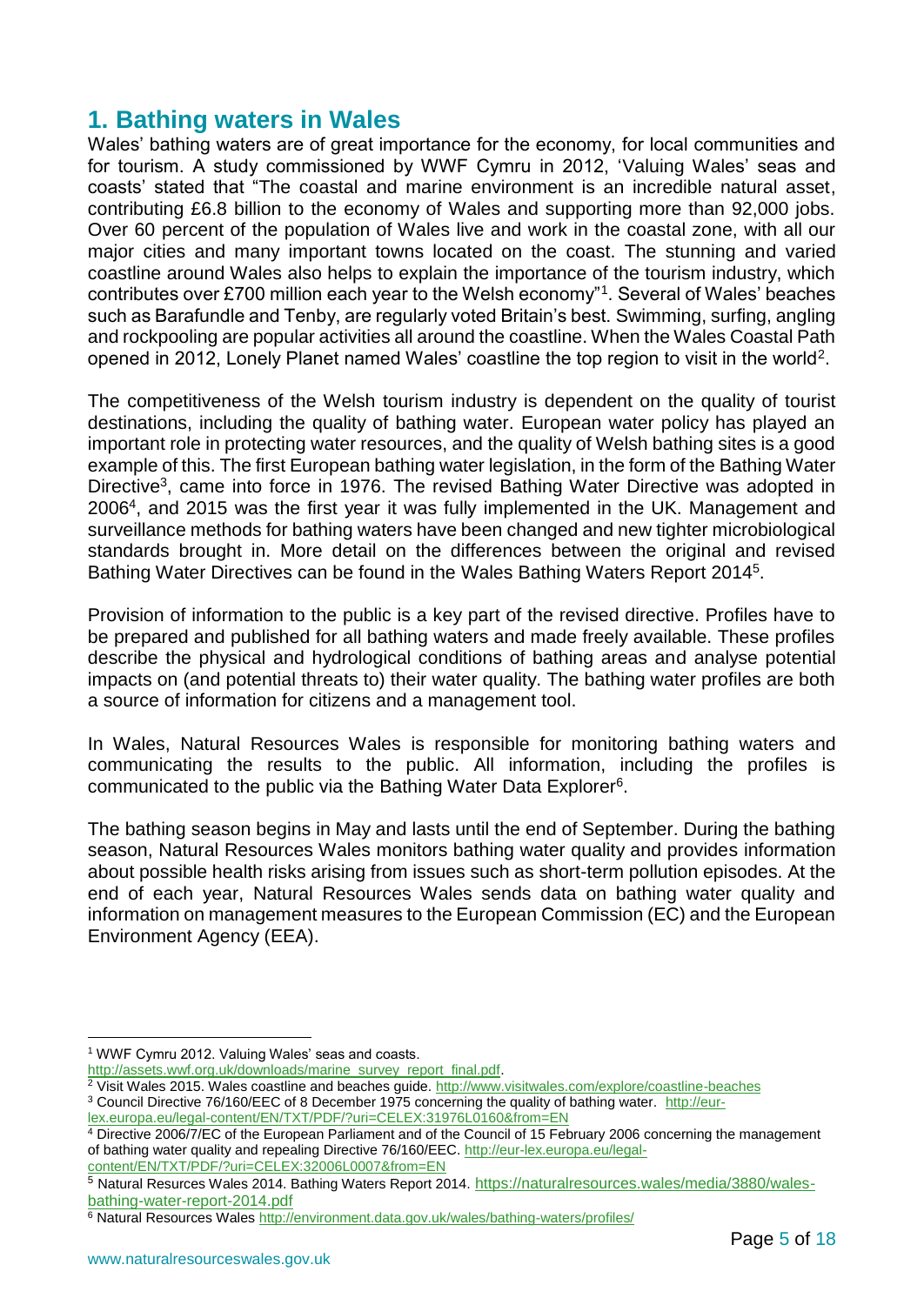# <span id="page-5-0"></span>**2. Bathing water quality in 2016**

103 designated bathing waters in Wales were sampled and classified during the 2016 bathing season. All but one of the designated bathing waters met the minimum water quality standards: Cemaes, on Anglesey, which was classified as poor. 84 achieved the highest classification of excellent, 13 achieved good and 5 achieved sufficient (Fig 1a). These results show a deterioration in overall water quality compared with the classifications at the end of the 2015 season, when all bathing waters achieved at least sufficient quality (Fig 1b).





The Bathing Water Directive classifications in 2016 are based on two microbiological parameters: *Escherichia coli* (*E. coli*) and intestinal enterococci. They are calculated from four years of sample data (2013-2016).

For details of the location of the Bathing Waters across Wales see Figure 2 and for details of the results of the analysis and classifications see Annex I.

#### <span id="page-5-1"></span>**2.1 Non-compliant bathing waters**

Cemaes was the only non-compliant bathing water in 2016. Cemaes failed in 2016 due to two samples with high bacterial values. The first of these was during wet weather and was predicted using a model. Although the public had been warned about the risk of poor water quality online and by a sign at the beach, the sample was not eligible to be discounted from the dataset due to the pollution event lasting longer than the 72-hours defined as "short-term" in the Directive. The second of these did not coincide with heavy rainfall and we do not know why we had the second bad result – investigations around Cemaes bathing water are ongoing. The other 14 samples taken in 2016 were fine, but the impact of the two poor samples on the mean and standard deviation of the data was enough to bring Cemaes narrowly below the threshold for compliance on the intestinal enterococci determinand, which caused the bathing water to be classified poor overall.

A number of factors contributed to the failure at Cemaes. Cemaes beach is affected by the Afon Wygyr and whatever drains down from the catchment. We have looked at possible sources of pollution and are aware of a number of issues in the area such as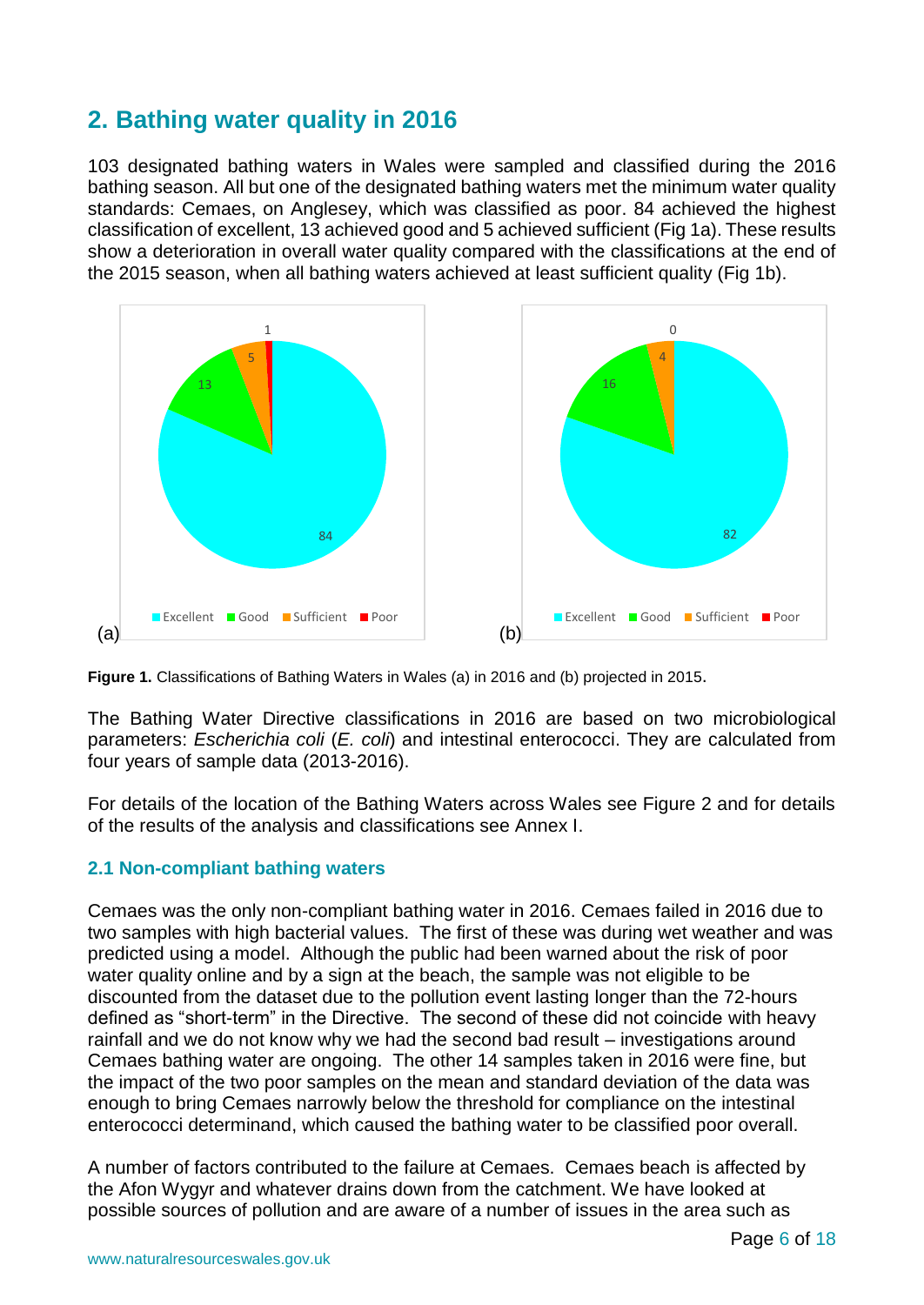cattle accessing the river, dogs accessing the beach, septic tanks and elevated bacterial levels in a couple of drains in the village of Cemaes. An action plan has been drawn up with various partners (including Isle of Anglesey County Council and Dŵr Cymru Welsh Water) to deal with these issues.

There has been significant investment by Dŵr Cymru Welsh Water (DCWW) at Llanfechell sewage treatment works. This sewage works discharges into the Afon Wygyr upstream of Cemaes designated European bathing water. The discharge contributed significantly to the bacterial levels in the Afon Wygyr and the bathing water. In order to improve bathing water quality at Cemaes, Dŵr Cymru have invested £800,000 at Llanfechell sewage works over the last couple of years. The works were completed by the end of March 2015, before the start of the 2015 season. Work involved the installation of ultra-violet light banks to kill bacteria in the effluent, plus improvements to the storm water storage facilities and replacement of storm pumps with variable speed pumps. Bacterial samples taken by Natural Resources Wales have shown that the ultra-violet disinfection system has made a big difference in the bacterial concentration in the final effluent from the sewage works.

Fencing to keep cattle out of the river is also planned for 2017 and 2018.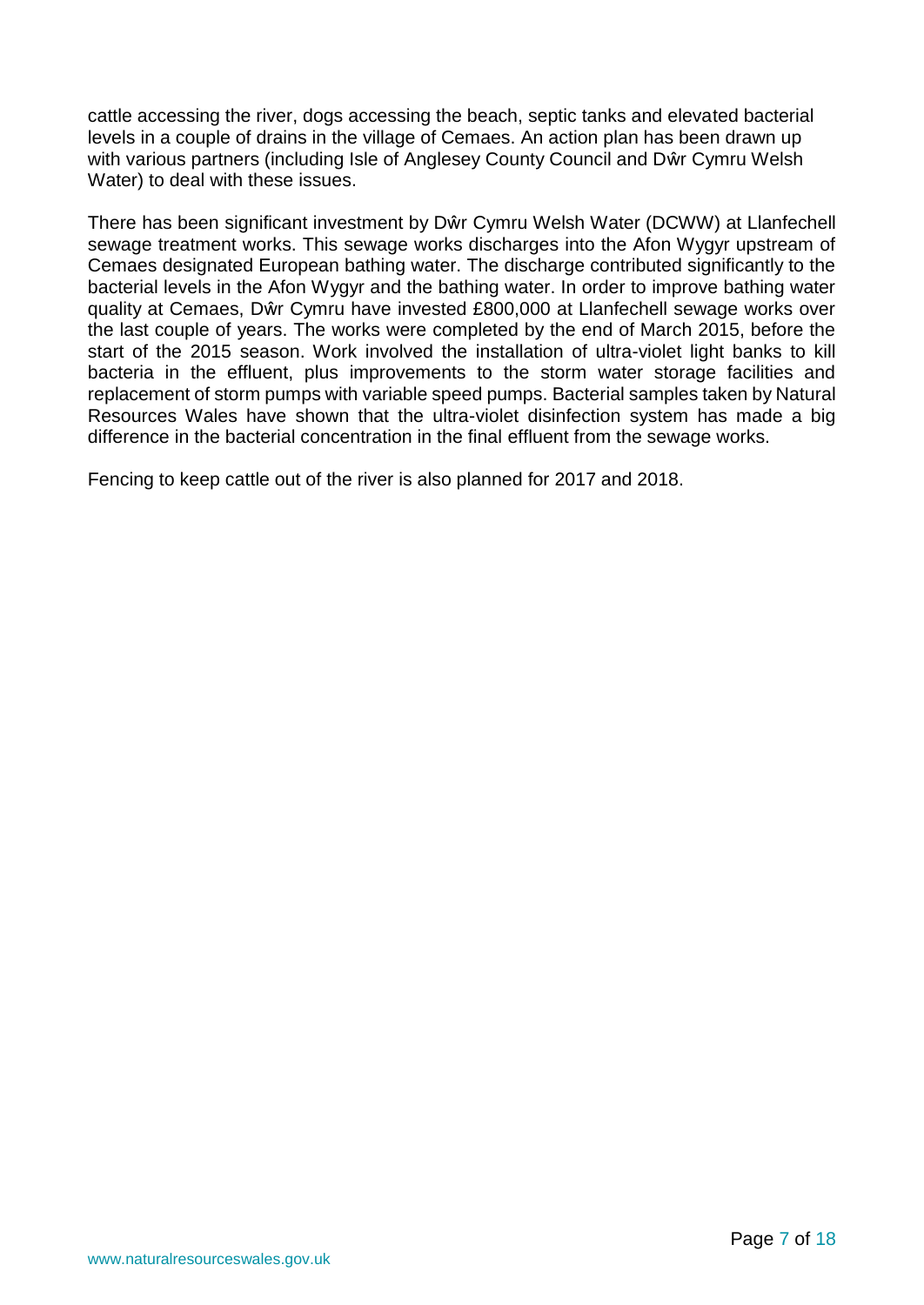

**Figure 2.** Location and classification of designated bathing waters in Wales 2016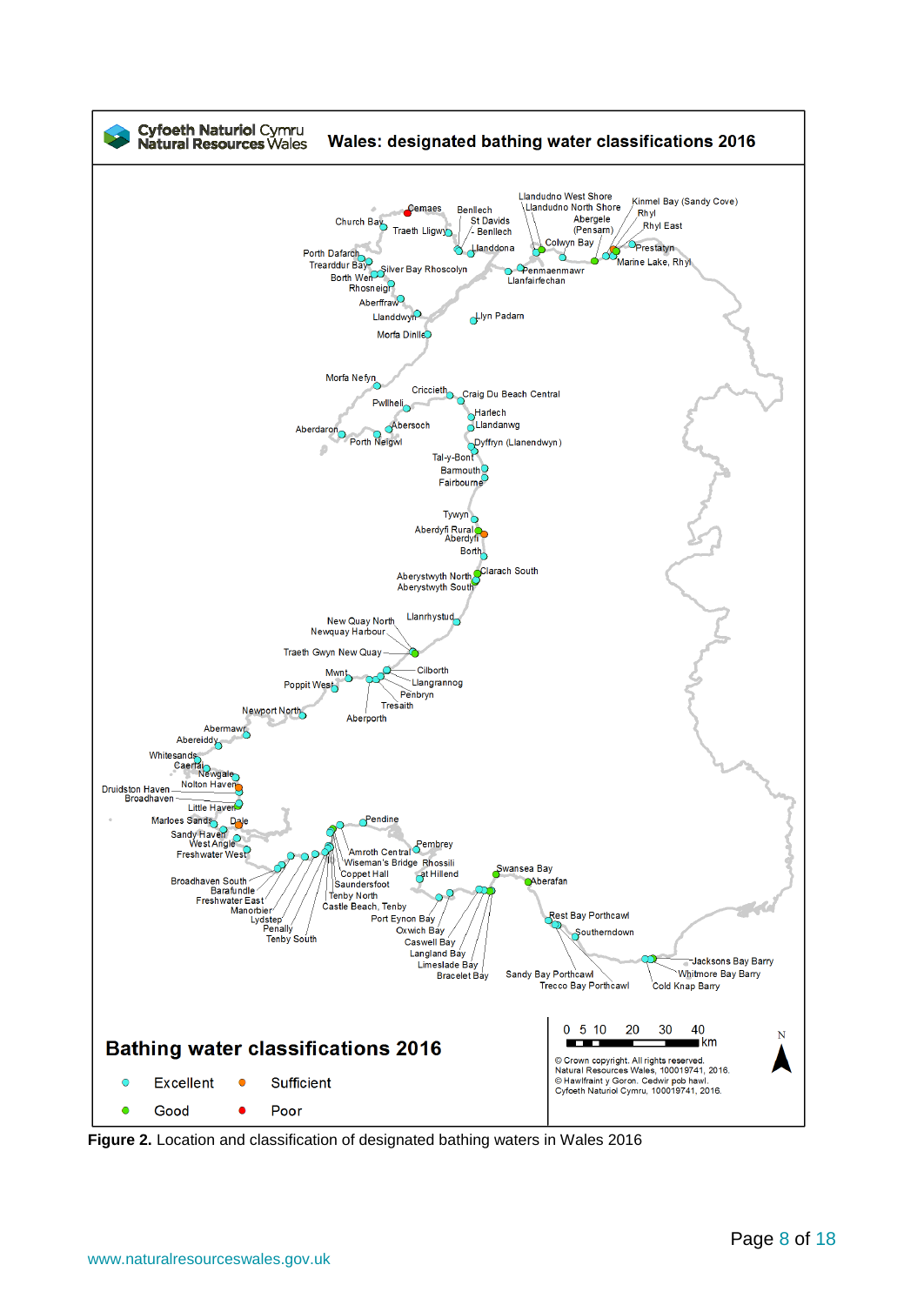## <span id="page-8-0"></span>**3. Monitoring and classification in 2016**

#### <span id="page-8-1"></span>**3.1 Monitoring**

In Wales the bathing season runs from  $15<sup>th</sup>$  May to  $30<sup>th</sup>$  September each year. Monitoring begins from 1<sup>st</sup> May as each bathing water has one pre-season sample taken. There may also be a pre-season inspection to identify any issues. Throughout the bathing season, Natural Resources Wales collects water samples at designated bathing sites. The samples are analysed for two types of bacteria, *Escherichia coli* (*E. coli*) and intestinal enterococci.



**Bathing water sampler at Marloes Sands**

Samples are taken according to a monitoring calendar set out in advance of the season. Each sample must be taken on the specified date or up to four days afterwards or the sampling opportunity is lost because samples taken outside that five day window do not count for the compliance dataset. This calendar can be suspended if abnormal situations occur which could affect bathing water quality.

#### **Abnormal situations**

There were two Abnormal Situations during the 2016 season; details are in Annex II. There was no need to postpone any bathing water quality samples due to Abnormal Situations in 2016.

#### <span id="page-8-2"></span>**3.2 Classification**

Sampling for the revised Bathing Water Directive began in 2012 and since classifications are now based on four years of data, 2015 was the first year that the new classifications were used for calculating and reporting. New or recently designated bathing waters may be classified on less than four years data, but with a minimum number of 16 samples. The Directive standards use two microbiological parameters - *E. coli* and intestinal enterococci – and are based on 95<sup>th</sup> and 90<sup>th</sup> percentile values (Annex III and Annex IV).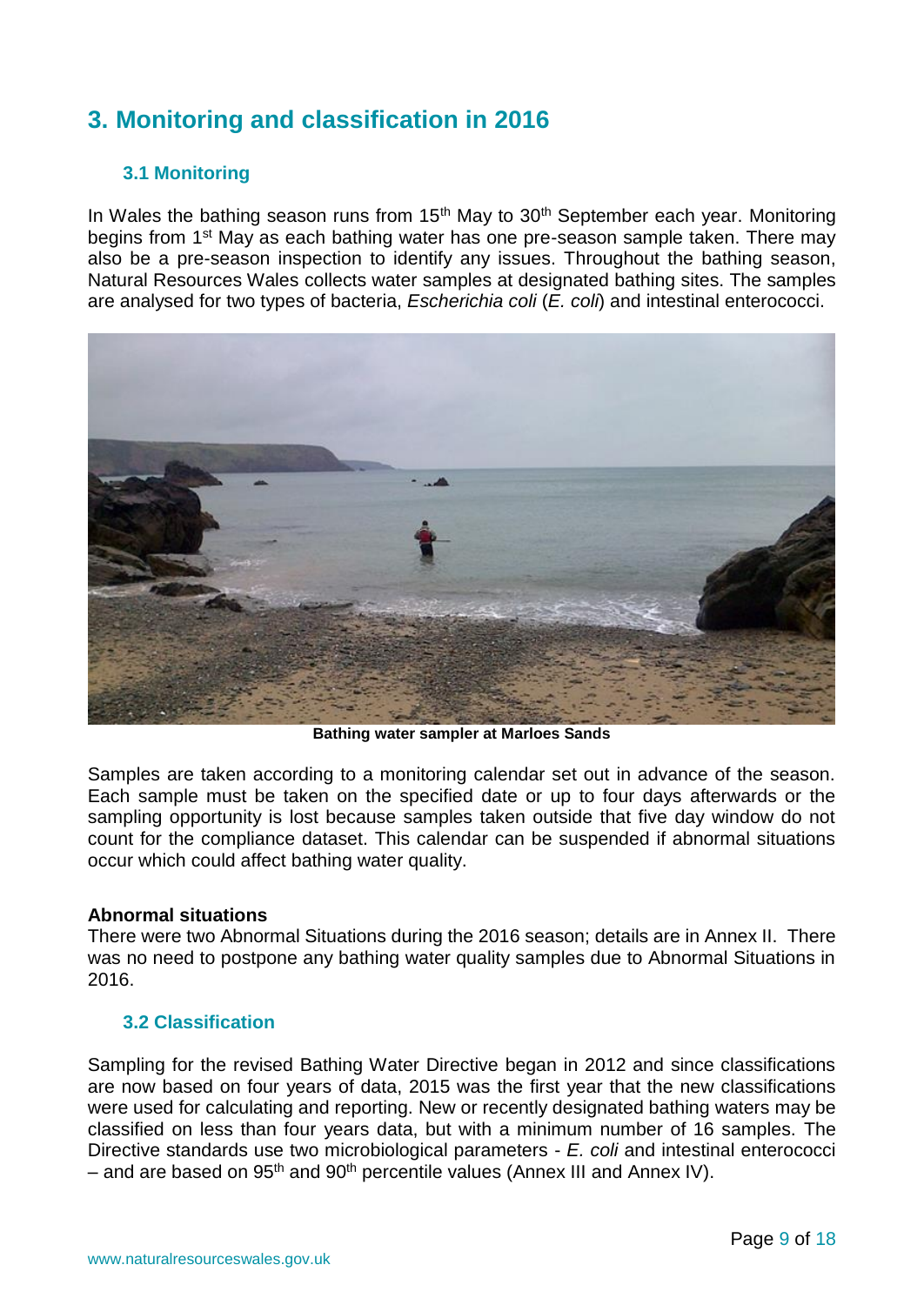Samples are classified according to four categories: excellent, good, sufficient and poor. An objective was set in the Directive for all bathing waters to achieve sufficient status by 2015, which they did. The classifications will also be used in the periodic reviews of the bathing water profiles required by the Directive: every two years for poor bathing waters, every three years for sufficient and every four years for good.

#### **Short-term pollution, prediction and discounting**

At some bathing waters short-term pollution may be predicted by models. Beach operators then update a sign at the bathing water stating whether good or poor water quality is predicted that day. The prediction information is also shared online. If the model has predicted poor quality, the public have been informed and a confirmation sample is taken to show if that pollution lasted less than 72 hours, then a scheduled bathing water sample taken that day may be discounted from the four year dataset. This is possible up to a maximum of 15 percent of samples provided for in the monitoring calendars established for that period, or no more than one sample per bathing season, whichever is the greater. Bathing waters where short-term pollution has been predicted during the season can only be classified as sufficient, good or excellent quality if adequate management measures are being taken.

At the end of the 2016 season Welsh Government decided to discount and replace one sample each from Rhyl and Rhyl East and to discount two samples from Swansea Bay which met all the criteria. This did not affect the classifications of any of these bathing waters.

#### **Step change**

Major changes at bathing waters such as sewerage improvements may mean that data from before the changes are no longer representative of the current bathing water quality. Data from before such changes can be excluded from classification calculations under a provision commonly known as step change.

In 2015, Natural Resources Wales and Welsh Government chose to apply a step change at Cemaes due to the significant investment by Dŵr Cymru at Llanfechell sewage treatment works, discussed in section 2.1. This means that only the 2015 and 2016 data were used to calculate the classification for Cemaes at the end of the 2016 season, rather than the full four years of data. No other bathing waters in Wales were affected by step change in the 2016 season.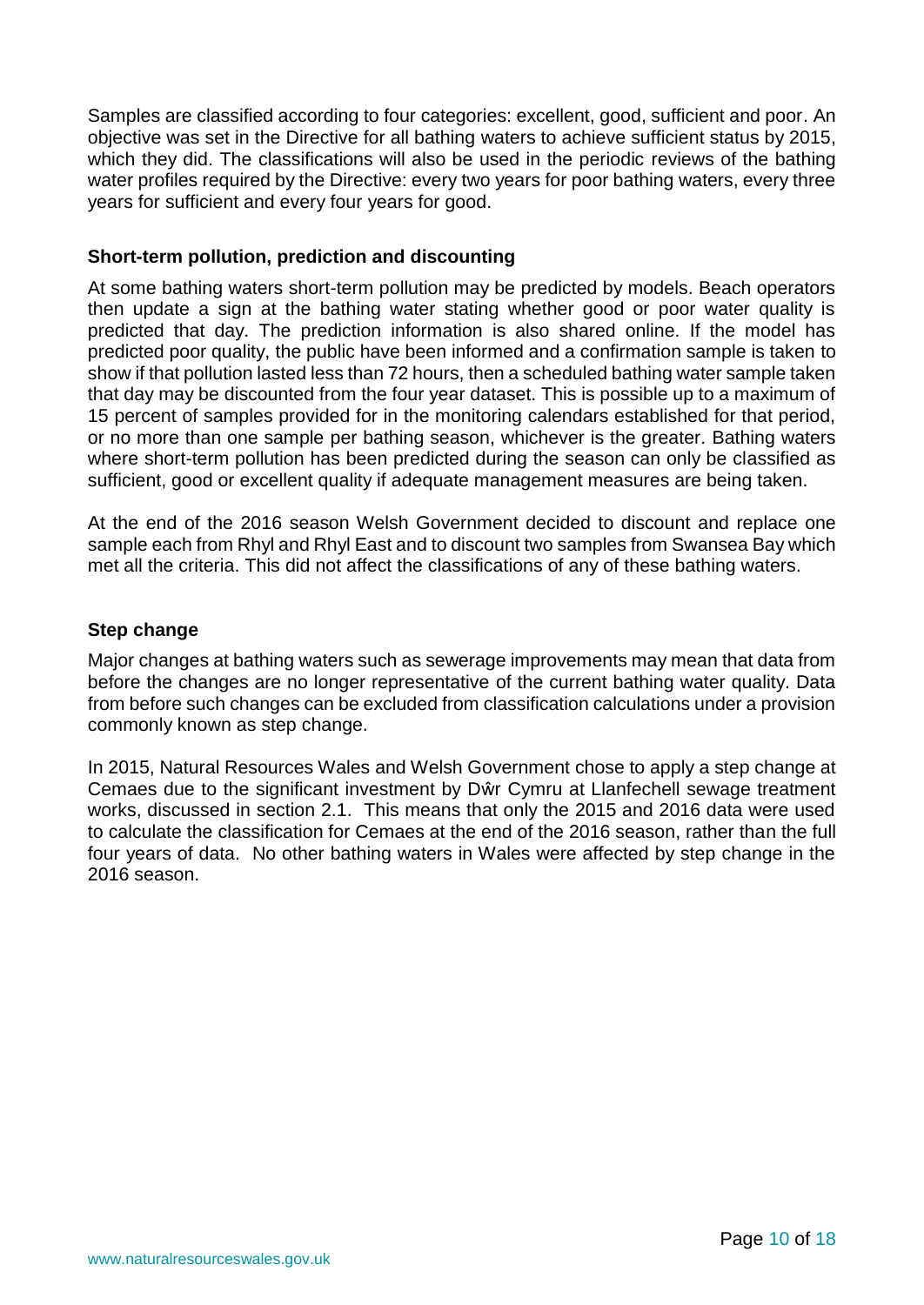<span id="page-10-0"></span>**Annex I: Results of 2016 sampling and analysis of water quality at designated bathing water sites in Wales against the revised Bathing Water Directive.**

|                                 | <b>Classification</b> |                  |  |
|---------------------------------|-----------------------|------------------|--|
| <b>Bathing water</b>            | 2016<br>2015          |                  |  |
| Aberdaron                       | <b>EXCELLENT</b>      | <b>EXCELLENT</b> |  |
| <b>Abereiddy</b>                | <b>EXCELLENT</b>      | <b>EXCELLENT</b> |  |
| Aberffraw                       | <b>EXCELLENT</b>      | <b>EXCELLENT</b> |  |
| Abermawr                        | <b>EXCELLENT</b>      | <b>EXCELLENT</b> |  |
| Aberporth                       | <b>EXCELLENT</b>      | <b>EXCELLENT</b> |  |
| Abersoch                        | <b>EXCELLENT</b>      | <b>EXCELLENT</b> |  |
| Aberystwyth<br><b>North</b>     | <b>EXCELLENT</b>      | <b>EXCELLENT</b> |  |
| <b>Amroth Central</b>           | <b>EXCELLENT</b>      | <b>EXCELLENT</b> |  |
| <b>Barafundle</b>               | <b>EXCELLENT</b>      | <b>EXCELLENT</b> |  |
| <b>Barmouth</b>                 | <b>EXCELLENT</b>      | <b>EXCELLENT</b> |  |
| <b>Benllech</b>                 | <b>EXCELLENT</b>      | <b>EXCELLENT</b> |  |
| <b>Borth</b>                    | <b>EXCELLENT</b>      | <b>EXCELLENT</b> |  |
| <b>Borth Wen</b>                | <b>EXCELLENT</b>      | <b>EXCELLENT</b> |  |
| <b>Bracelet Bay</b>             | <b>EXCELLENT</b>      | <b>EXCELLENT</b> |  |
| <b>Broad Haven</b><br>(Central) | <b>EXCELLENT</b>      | <b>EXCELLENT</b> |  |
| <b>Broad Haven</b><br>(South)   | <b>EXCELLENT</b>      | <b>EXCELLENT</b> |  |
| Caerfai                         | <b>EXCELLENT</b>      | <b>EXCELLENT</b> |  |
| Castle Beach,<br><b>Tenby</b>   | <b>EXCELLENT</b>      | <b>EXCELLENT</b> |  |
| <b>Caswell Bay</b>              | <b>EXCELLENT</b>      | <b>EXCELLENT</b> |  |
| <b>Church Bay</b>               | <b>EXCELLENT</b>      | <b>EXCELLENT</b> |  |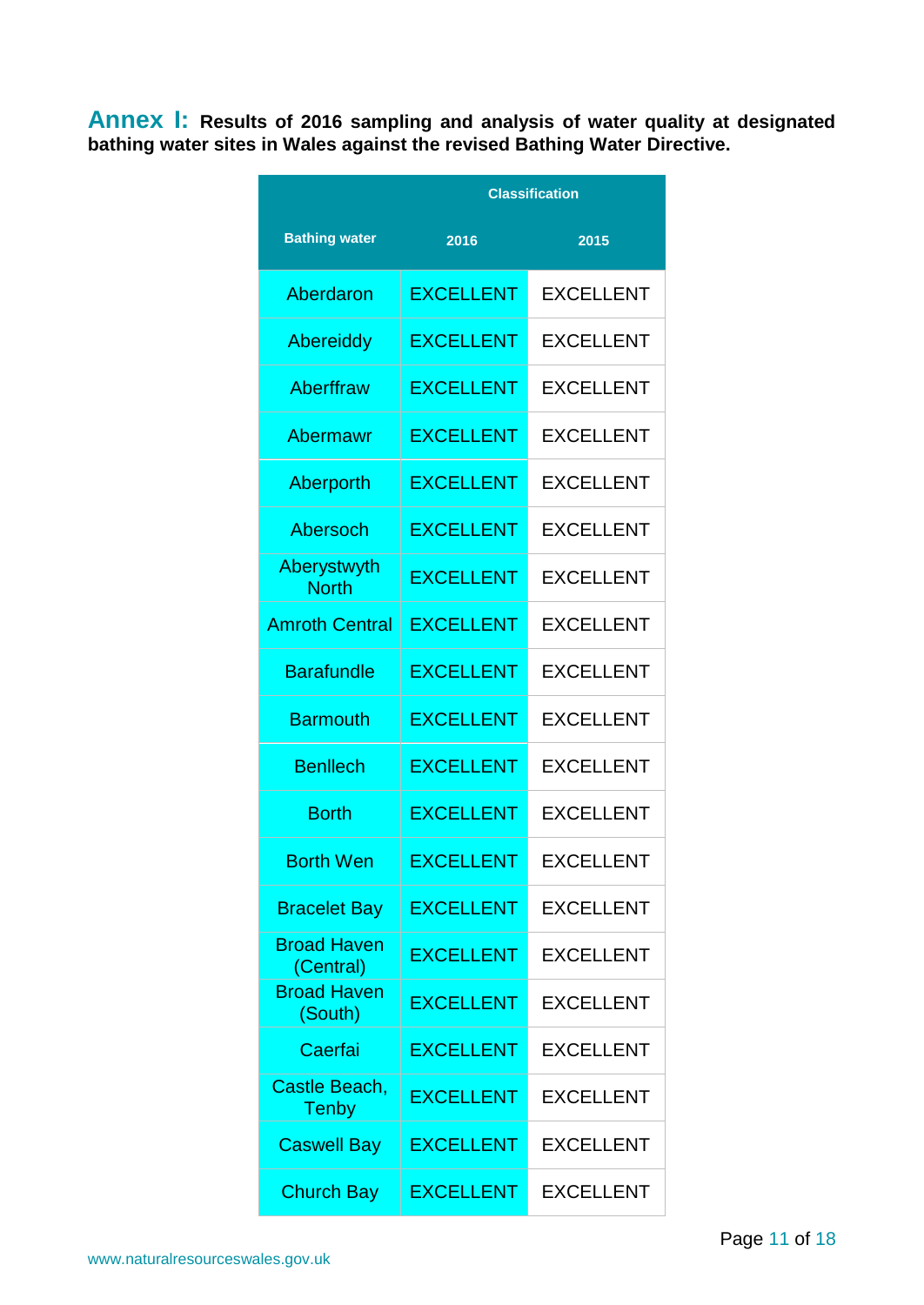| <b>Cilborth</b>                         | <b>EXCELLENT</b> | <b>EXCELLENT</b> |
|-----------------------------------------|------------------|------------------|
| <b>Cold Knap</b><br><b>Barry</b>        | <b>EXCELLENT</b> | <b>EXCELLENT</b> |
| <b>Colwyn Bay</b>                       | <b>EXCELLENT</b> | <b>EXCELLENT</b> |
| <b>Coppet Hall</b>                      | <b>EXCELLENT</b> | <b>EXCELLENT</b> |
| <b>Craig Du</b><br><b>Beach Central</b> | <b>EXCELLENT</b> | <b>EXCELLENT</b> |
| <b>Criccieth</b>                        | <b>EXCELLENT</b> | <b>EXCELLENT</b> |
| <b>Dale</b>                             | <b>EXCELLENT</b> | <b>EXCELLENT</b> |
| <b>Druidston</b><br><b>Haven</b>        | <b>EXCELLENT</b> | <b>EXCELLENT</b> |
| Dyffryn<br>(Llanendwyn)                 | <b>EXCELLENT</b> | <b>EXCELLENT</b> |
| <b>Fairbourne</b>                       | <b>EXCELLENT</b> | <b>EXCELLENT</b> |
| <b>Freshwater</b><br>East               | <b>EXCELLENT</b> | <b>EXCELLENT</b> |
| <b>Freshwater</b><br>West               | <b>EXCELLENT</b> | <b>EXCELLENT</b> |
| <b>Harlech</b>                          | <b>EXCELLENT</b> | <b>EXCELLENT</b> |
| <b>Kinmel Bay</b><br>(Sandy Cove)       | <b>EXCELLENT</b> | <b>EXCELLENT</b> |
| <b>Langland Bay</b>                     | <b>EXCELLENT</b> | EXCELLENT        |
| Llandanwg                               | <b>EXCELLENT</b> | <b>EXCELLENT</b> |
| Llanddona                               | <b>EXCELLENT</b> | <b>EXCELLENT</b> |
| Llanddwyn                               | <b>EXCELLENT</b> | <b>EXCELLENT</b> |
| Llandudno<br><b>West Shore</b>          | <b>EXCELLENT</b> | <b>EXCELLENT</b> |
| Llanfairfechan                          | <b>EXCELLENT</b> | <b>EXCELLENT</b> |
| Llangrannog                             | <b>EXCELLENT</b> | <b>EXCELLENT</b> |
| Llanrhystud                             | <b>EXCELLENT</b> | <b>EXCELLENT</b> |
| <b>Llyn Padarn</b>                      | <b>EXCELLENT</b> | <b>EXCELLENT</b> |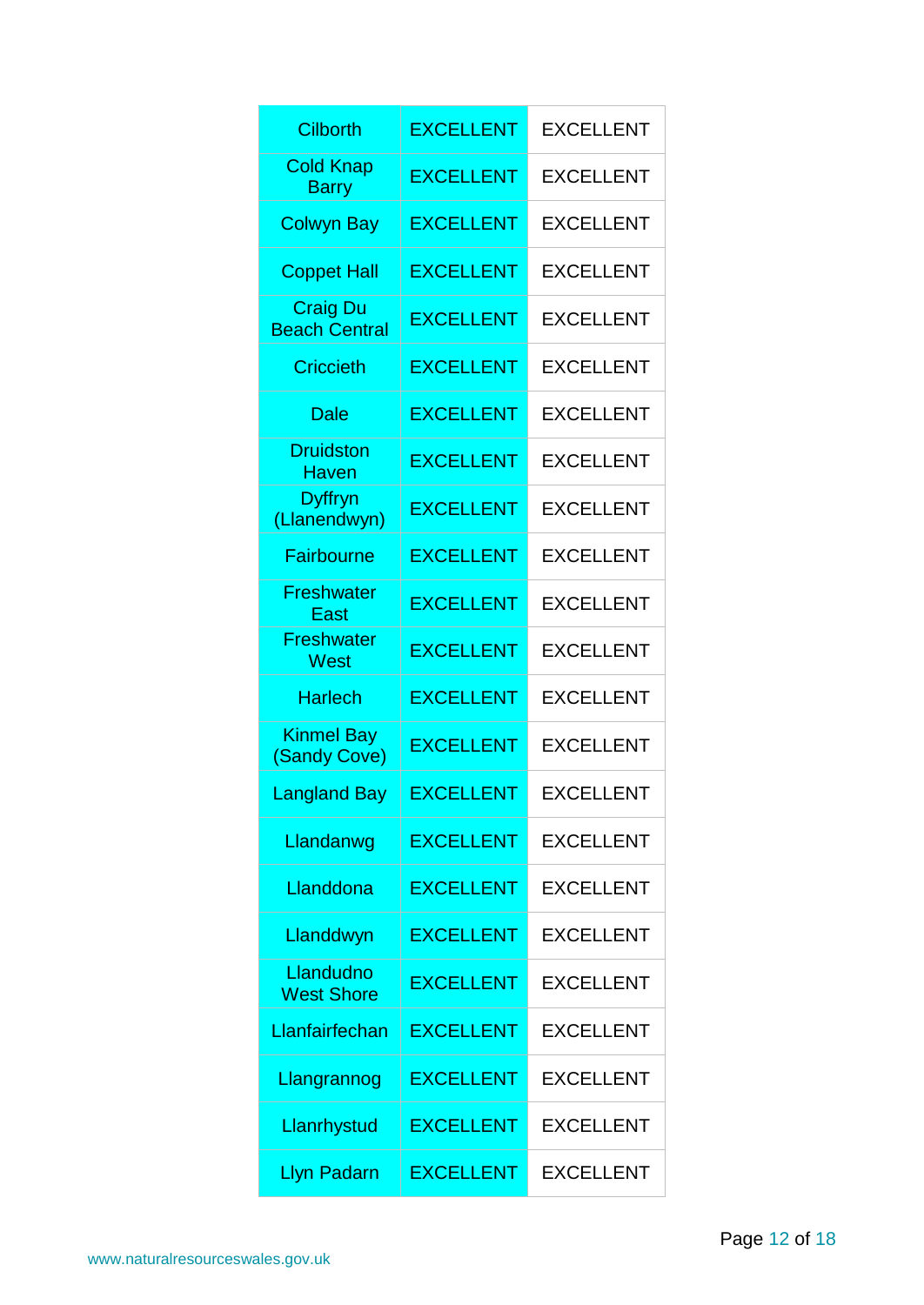| Lydstep                             | <b>EXCELLENT</b> | <b>EXCELLENT</b> |  |
|-------------------------------------|------------------|------------------|--|
| <b>Manorbier</b>                    | <b>EXCELLENT</b> | <b>EXCELLENT</b> |  |
| Marine Lake,<br>Rhyl                | <b>EXCELLENT</b> | <b>EXCELLENT</b> |  |
| <b>Marloes Sands</b>                | <b>EXCELLENT</b> | <b>EXCELLENT</b> |  |
| <b>Morfa Dinlle</b>                 | <b>EXCELLENT</b> | <b>EXCELLENT</b> |  |
| <b>Morfa Nefyn</b>                  | <b>EXCELLENT</b> | <b>EXCELLENT</b> |  |
| <b>Mwnt</b>                         | <b>EXCELLENT</b> | <b>EXCELLENT</b> |  |
| <b>New Quay</b><br><b>Harbour</b>   | <b>EXCELLENT</b> | <b>EXCELLENT</b> |  |
| <b>Newgale</b>                      | <b>EXCELLENT</b> | <b>EXCELLENT</b> |  |
| <b>Newport North</b>                | <b>EXCELLENT</b> | GOOD             |  |
| <b>Oxwich Bay</b>                   | <b>EXCELLENT</b> | <b>EXCELLENT</b> |  |
| <b>Pembrey</b>                      | <b>EXCELLENT</b> | <b>EXCELLENT</b> |  |
| <b>Penally</b>                      | <b>EXCELLENT</b> | <b>EXCELLENT</b> |  |
| Penbryn                             | <b>EXCELLENT</b> | <b>EXCELLENT</b> |  |
| <b>Pendine</b>                      | <b>EXCELLENT</b> | <b>EXCELLENT</b> |  |
| Penmaenmawr                         | <b>EXCELLENT</b> | GOOD             |  |
| <b>Poppit West</b>                  | <b>EXCELLENT</b> | <b>EXCELLENT</b> |  |
| <b>Port Eynon</b><br>Bay            | <b>EXCELLENT</b> | <b>EXCELLENT</b> |  |
| <b>Porth Dafarch</b>                | <b>EXCELLENT</b> | <b>EXCELLENT</b> |  |
| <b>Porth Neigwl</b>                 | <b>EXCELLENT</b> | <b>EXCELLENT</b> |  |
| Prestatyn                           | <b>EXCELLENT</b> | <b>EXCELLENT</b> |  |
| <b>Pwllheli</b>                     | <b>EXCELLENT</b> | <b>EXCELLENT</b> |  |
| <b>Rest Bay</b><br><b>Porthcawl</b> | <b>EXCELLENT</b> | <b>EXCELLENT</b> |  |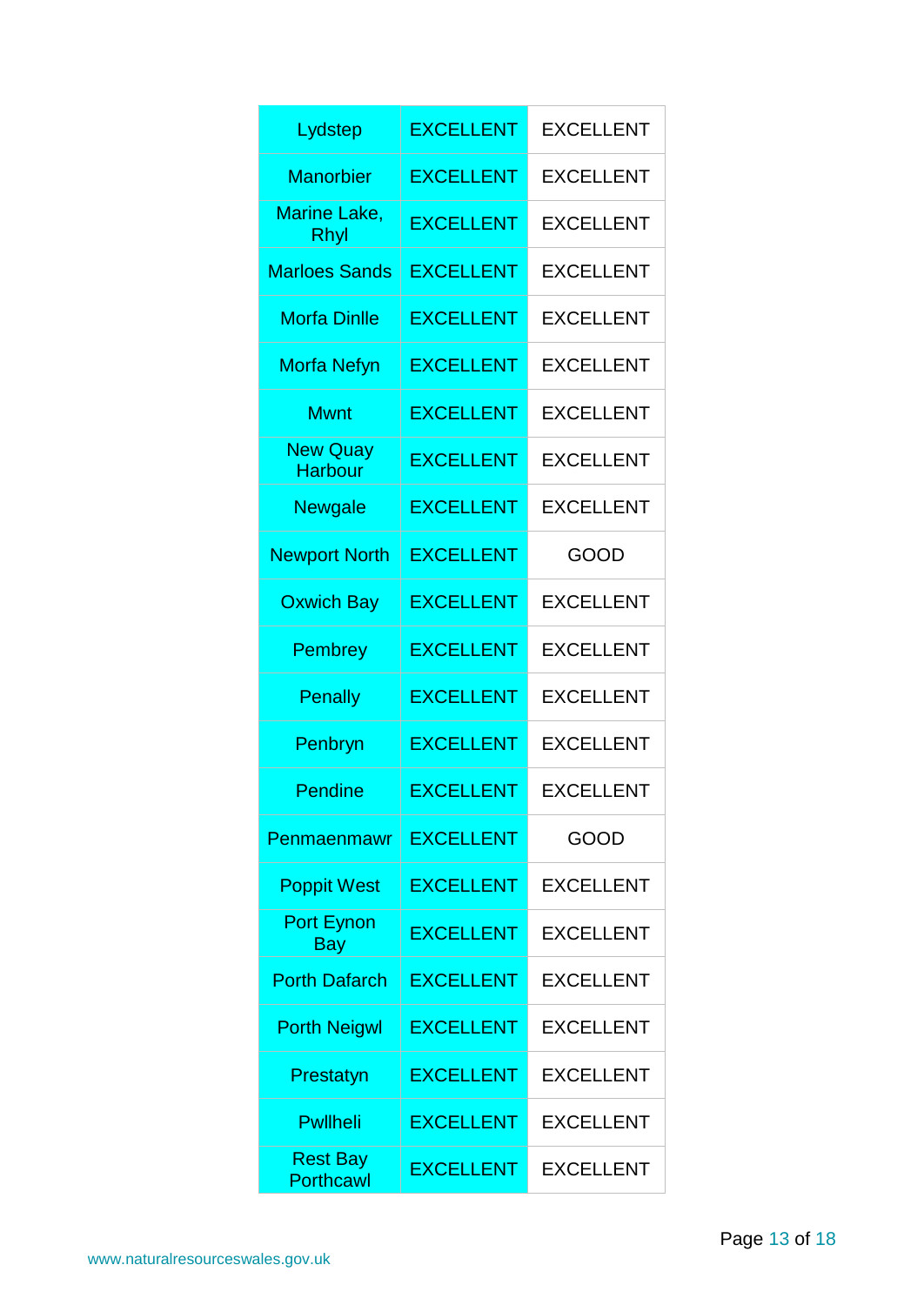| Rhosneigr                                   | <b>EXCELLENT</b> | <b>EXCELLENT</b>                |  |
|---------------------------------------------|------------------|---------------------------------|--|
| <b>Rhossili</b>                             | <b>EXCELLENT</b> | <b>EXCELLENT</b>                |  |
| <b>Sandy Bay</b><br><b>Porthcawl</b>        | <b>EXCELLENT</b> | <b>EXCELLENT</b>                |  |
| Saundersfoot                                | <b>EXCELLENT</b> | <b>EXCELLENT</b>                |  |
| <b>Silver Bay</b><br>Rhoscolyn              | <b>EXCELLENT</b> | <b>EXCELLENT</b>                |  |
| Southerndown                                | <b>EXCELLENT</b> | <b>EXCELLENT</b>                |  |
| St Davids -<br><b>Benllech</b>              | <b>EXCELLENT</b> | <b>EXCELLENT</b>                |  |
| Tal-y-Bont                                  | <b>EXCELLENT</b> | <b>EXCELLENT</b>                |  |
| <b>Tenby North</b>                          | <b>EXCELLENT</b> | <b>EXCELLENT</b>                |  |
| <b>Tenby South</b>                          | <b>EXCELLENT</b> | <b>EXCELLENT</b>                |  |
| <b>Traeth Lligwy</b>                        | <b>EXCELLENT</b> | GOOD                            |  |
| <b>Trearddur Bay</b>                        | <b>EXCELLENT</b> | <b>EXCELLENT</b>                |  |
| <b>Trecco Bay</b><br><b>Porthcawl</b>       | <b>EXCELLENT</b> | <b>EXCELLENT</b>                |  |
| <b>Tresaith</b>                             | <b>EXCELLENT</b> | <b>EXCELLENT</b>                |  |
| Tywyn                                       | <b>EXCELLENT</b> | <b>EXCELLENT</b>                |  |
| <b>West Angle</b>                           | <b>EXCELLENT</b> | <b>EXCELLENT</b>                |  |
| Whitesands                                  | <b>EXCELLENT</b> | <b>EXCELLENT</b>                |  |
| <b>Whitmore Bay</b><br><b>Barry Island</b>  | <b>EXCELLENT</b> | <b>EXCELLENT</b>                |  |
| Aberafan                                    | <b>GOOD</b>      | GOOD                            |  |
| <b>Aberdyfi Rural</b>                       | GOOD             | <b>NOT</b><br><b>DESIGNATED</b> |  |
| Abergele<br>(Pensarn)                       | GOOD             | GOOD                            |  |
| Aberystwyth<br><b>South</b>                 | GOOD             | GOOD                            |  |
| <b>Clarach South</b>                        | GOOD             | GOOD                            |  |
| <b>Jackson's Bay</b><br><b>Barry Island</b> | GOOD             | GOOD                            |  |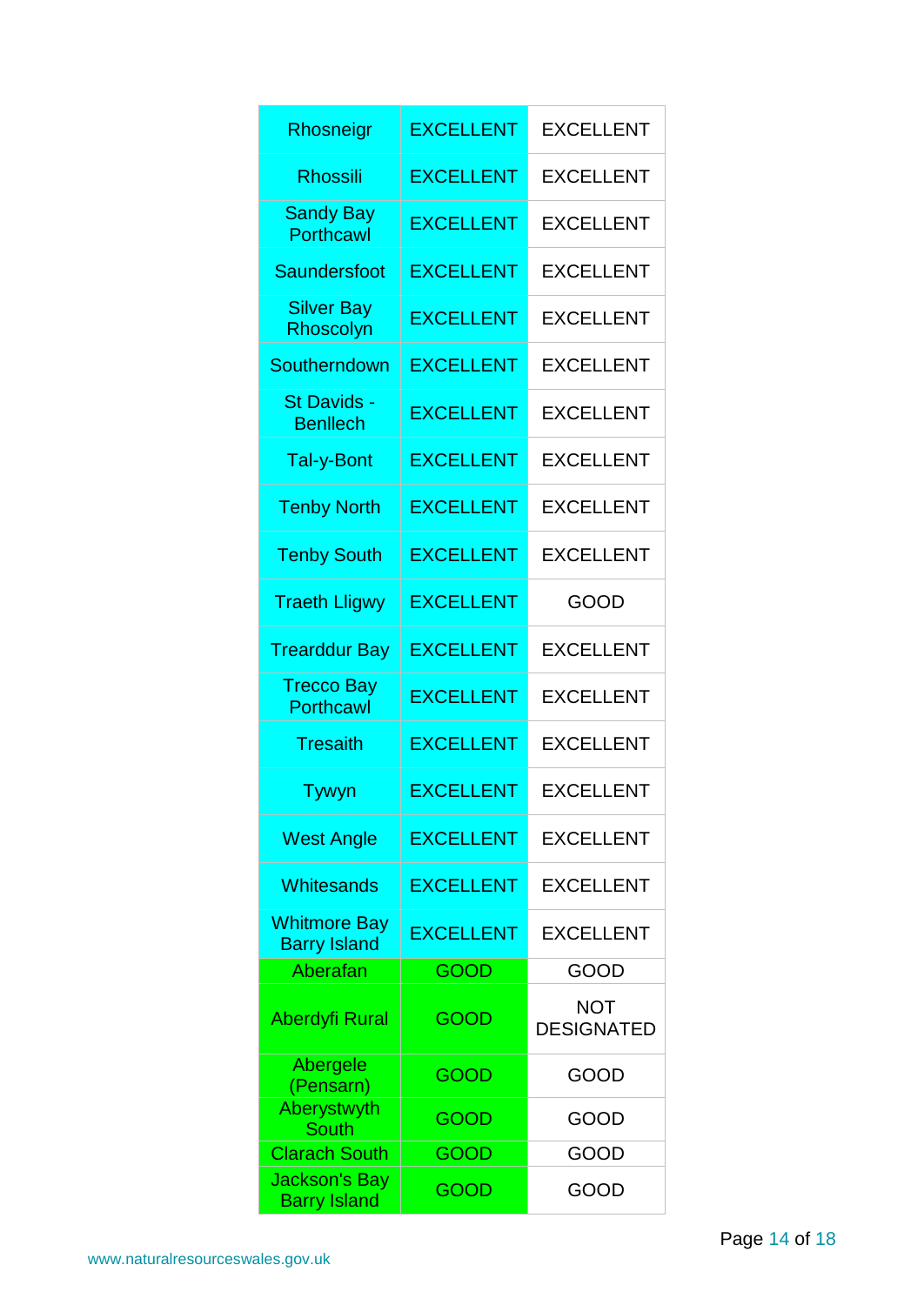| <b>Limeslade Bay</b>                  | <b>GOOD</b>              | GOOD              |
|---------------------------------------|--------------------------|-------------------|
| <b>Little Haven</b>                   | GOOD                     | GOOD              |
| Llandudno<br><b>North Shore</b>       | GOOD                     | GOOD              |
| <b>Rhyl East</b>                      | GOOD                     | GOOD              |
| <b>Swansea Bay</b>                    | GOOD                     | GOOD              |
| <b>Traeth Gwyn</b><br><b>New Quay</b> | GOOD<br><b>EXCELLENT</b> |                   |
| Wiseman's<br><b>Bridge</b>            | GOOD                     | GOOD              |
| Aberdyfi                              | <b>SUFFICIENT</b>        | <b>SUFFICIENT</b> |
| <b>New Quay</b><br><b>North</b>       | <b>SUFFICIENT</b>        | <b>SUFFICIENT</b> |
| <b>Nolton Haven</b>                   | <b>SUFFICIENT</b>        | GOOD              |
| Rhyl                                  | <b>SUFFICIENT</b>        | <b>SUFFICIENT</b> |
| <b>Sandy Haven</b>                    | <b>SUFFICIENT</b>        | GOOD              |
| Cemaes                                | <b>POOR</b>              | <b>SUFFICIENT</b> |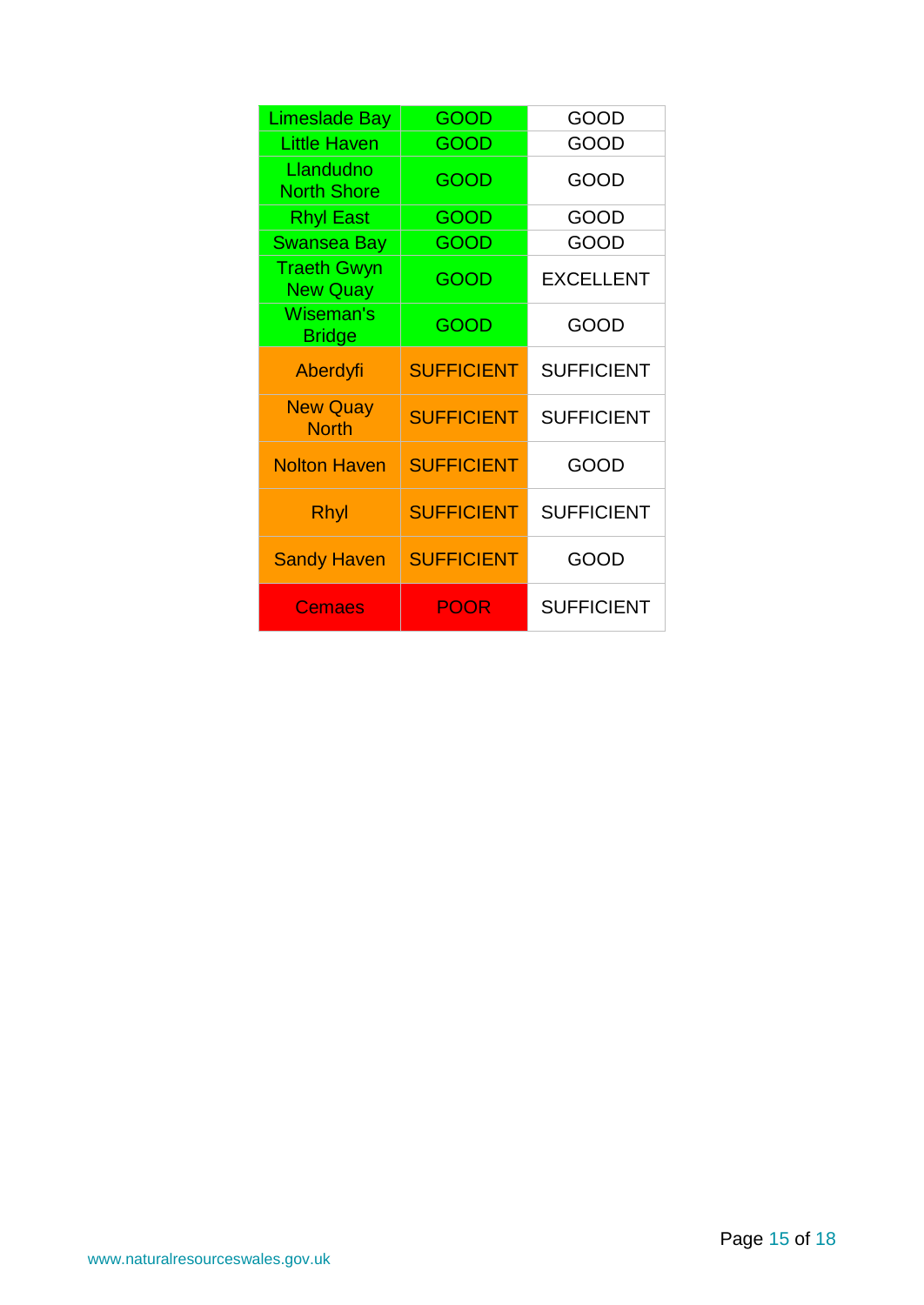#### <span id="page-15-0"></span>**Annex II: Details of abnormal situations at designated bathing water sites in Wales during the 2016 bathing season.**

The information below is derived from the water quality data section of Natural Resources Wales' Bathing Water Explorer<sup>7</sup>.

| <b>Bathing Water</b> | <b>Start-End</b><br><b>Date</b> | <b>Abnormal</b><br><b>Situation</b><br><b>Description</b> | <b>Comment</b>                                                                                                                                                                                           |
|----------------------|---------------------------------|-----------------------------------------------------------|----------------------------------------------------------------------------------------------------------------------------------------------------------------------------------------------------------|
| Prestatyn            | 17/06/2016<br>18/06/2016        | Potential<br>contamination<br>from sewage                 | Emergency sewage discharge from Rhyl Coast Road sewage<br>pumping station into bathing waters between Rhyl and<br>Prestatyn.                                                                             |
| Colwyn Bay           | 15/07/2016<br>18/07/2016        | Potential<br>contamination<br>from sewage                 | Bathing Water Quality potentially affected by ongoing issues at<br>Church Road sewage pumping station, Rhos on Sea.<br>Avoidance of bathing was advised. Signs were removed once<br>the risk had passed. |

<u>.</u>

<sup>7</sup> Natural Resources Wale[s http://environment.data.gov.uk/wales/bathing-waters/profiles/](http://environment.data.gov.uk/wales/bathing-waters/profiles/)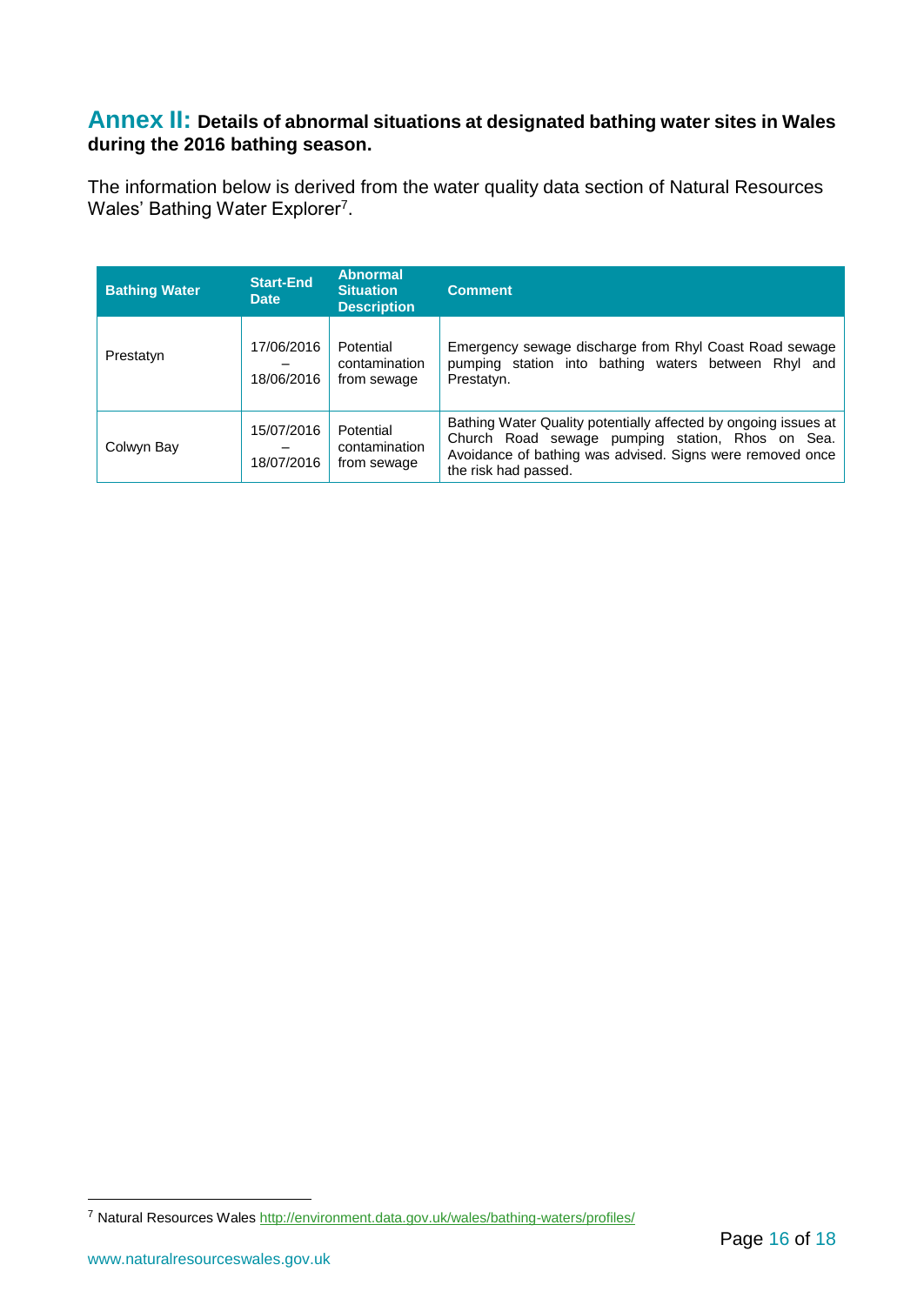#### <span id="page-16-0"></span>**Annex III: Parameters used for classification of coastal waters and transitional waters (such as estuarine bathing waters) under the revised Bathing Water Directive.**

Parameters measured are *E.coli* and IE (intestinal enterococci). Percentiles are values that should theoretically be complied with 90 or 95percent of the time (based on the distribution of the data). They do not refer to values complied with by 90 or 95 percent of samples.

|                       | <b>Parameter</b>                                                 |                        |                             |                        |
|-----------------------|------------------------------------------------------------------|------------------------|-----------------------------|------------------------|
| <b>Classification</b> | E. coli 95th<br>percentile*                                      | IE 95th<br>percentile* | E. coli 90th<br>percentile* | IE 90th<br>percentile* |
| Excellent             | 250                                                              | 100                    |                             |                        |
| Good                  | 500                                                              | 200                    |                             |                        |
| Sufficient            |                                                                  |                        | 500                         | 185                    |
| Poor                  | Fails to meet any of the above standards                         |                        |                             |                        |
| Not classified        | Does not have enough samples in the four year calculation window |                        |                             |                        |

\* Colony forming units (cfu)/100ml

#### <span id="page-16-1"></span>**Annex IV: Parameters used for classification of inland waters under the revised Bathing Water Directive.**

Parameters measured are *E.coli* and IE (intestinal enterococci). Percentiles are values that should theoretically be complied with 90 or 95percent of the time (based on the distribution of the data). They do not refer to values complied with by 90 or 95 percent of samples.

|                       | <b>Parameter</b>                                                 |                        |                             |                        |
|-----------------------|------------------------------------------------------------------|------------------------|-----------------------------|------------------------|
| <b>Classification</b> | E. coli 95th<br>percentile*                                      | IE 95th<br>percentile* | E. coli 90th<br>percentile* | IE 90th<br>percentile* |
| Excellent             | 500                                                              | 200                    |                             |                        |
| Good                  | 1000                                                             | 400                    |                             |                        |
| Sufficient            |                                                                  |                        | 900                         | 330                    |
| Poor                  | Fails to meet any of the above standards                         |                        |                             |                        |
| Not classified        | Does not have enough samples in the four year calculation window |                        |                             |                        |

\* Colony forming units (cfu)/100ml